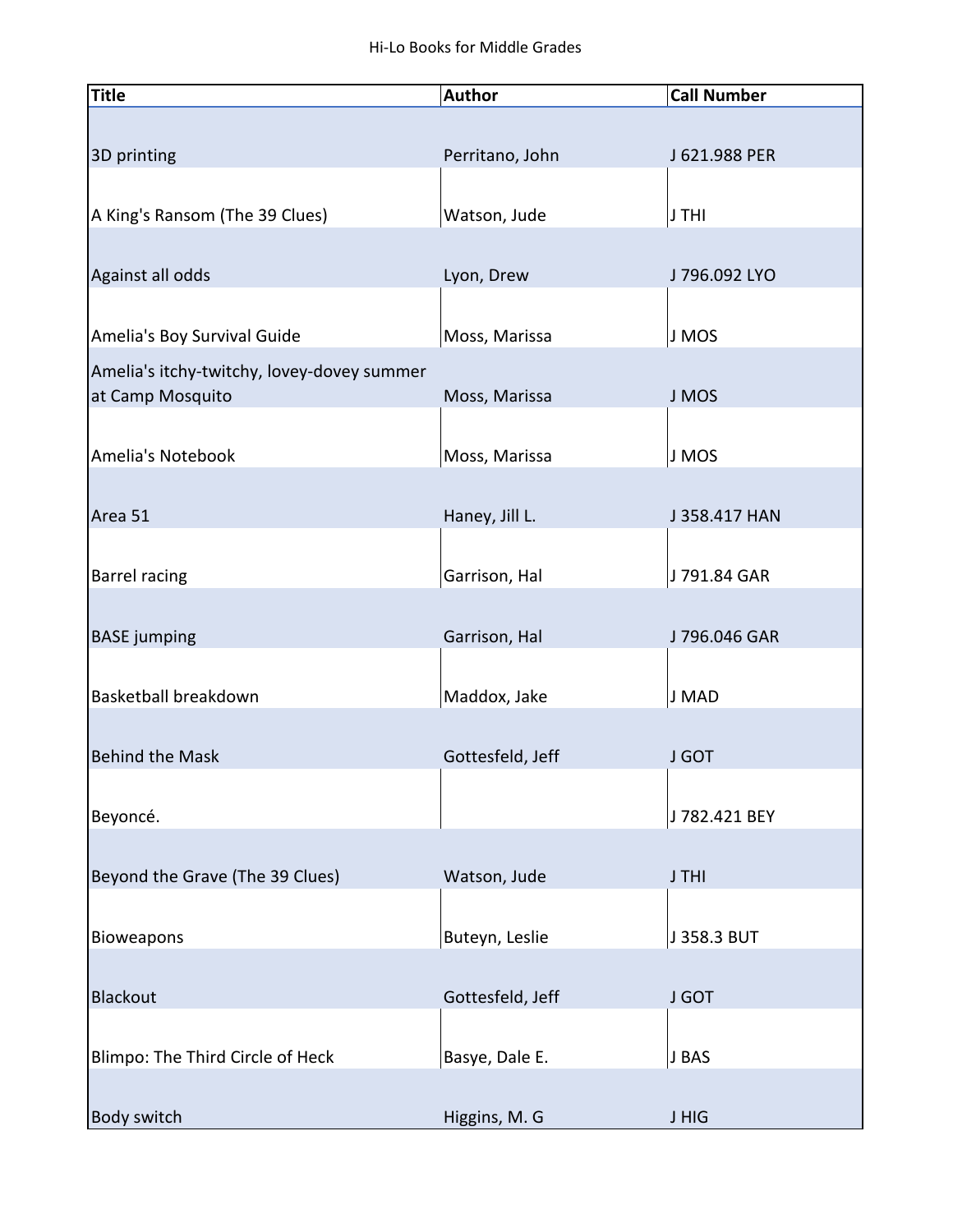| <b>Title</b>                                 | <b>Author</b>    | <b>Call Number</b> |
|----------------------------------------------|------------------|--------------------|
|                                              |                  |                    |
| Break and enter                              | McGill, Leslie   | J MCG              |
|                                              |                  |                    |
| Breakaway (The 39 Clues)                     | Hirsch, Jeff     | J THI              |
|                                              |                  |                    |
| <b>Breaking barriers</b>                     | Hetrick, Hans    | J 796.092 HET      |
|                                              |                  |                    |
| <b>Bull riding</b>                           | Garrison, Hal    | J 791.84 GAR       |
|                                              |                  |                    |
| Cannibal animals                             | Perritano, John, | J 591.53 PER       |
| Carnet de bord de Greg Heffley (Journal d'un |                  |                    |
| Dégonflé)                                    | Kinney, Jeff     | <b>FJ KIN</b>      |
|                                              |                  |                    |
| Cave diving                                  | Garrison, Hal    | J 796.525 GAR      |
|                                              |                  |                    |
| Clan castles                                 | Jacobs, Evan     | <b>JJAC</b>        |
|                                              |                  |                    |
| Clan castles 2 : upgrade pack                | Jacobs, Evan     | <b>J JAC</b>       |
|                                              |                  |                    |
| Cloning                                      | Henneberg, Susan | J 571.89 HEN       |
|                                              |                  |                    |
| Comet catcher                                | Perritano, John  | J 523.6 PER        |
|                                              |                  |                    |
| Cowgirl grit                                 | Maddox, Jake     | J MAD              |
|                                              |                  |                    |
| Dance Team Drama                             | Maddox, Jake     | J MAD              |
|                                              |                  |                    |
| Death by airship                             | Slade, Arthur    | J SLA              |
|                                              |                  |                    |
| Diary of a wimpy kid: Greg Heffley's journal | Kinney, Jeff     | <b>J KIN</b>       |
|                                              |                  |                    |
| Dog Days                                     | Kinney, Jeff     | <b>J KIN</b>       |
|                                              |                  |                    |
| Double down                                  | Kinney, Jeff     | J KIN              |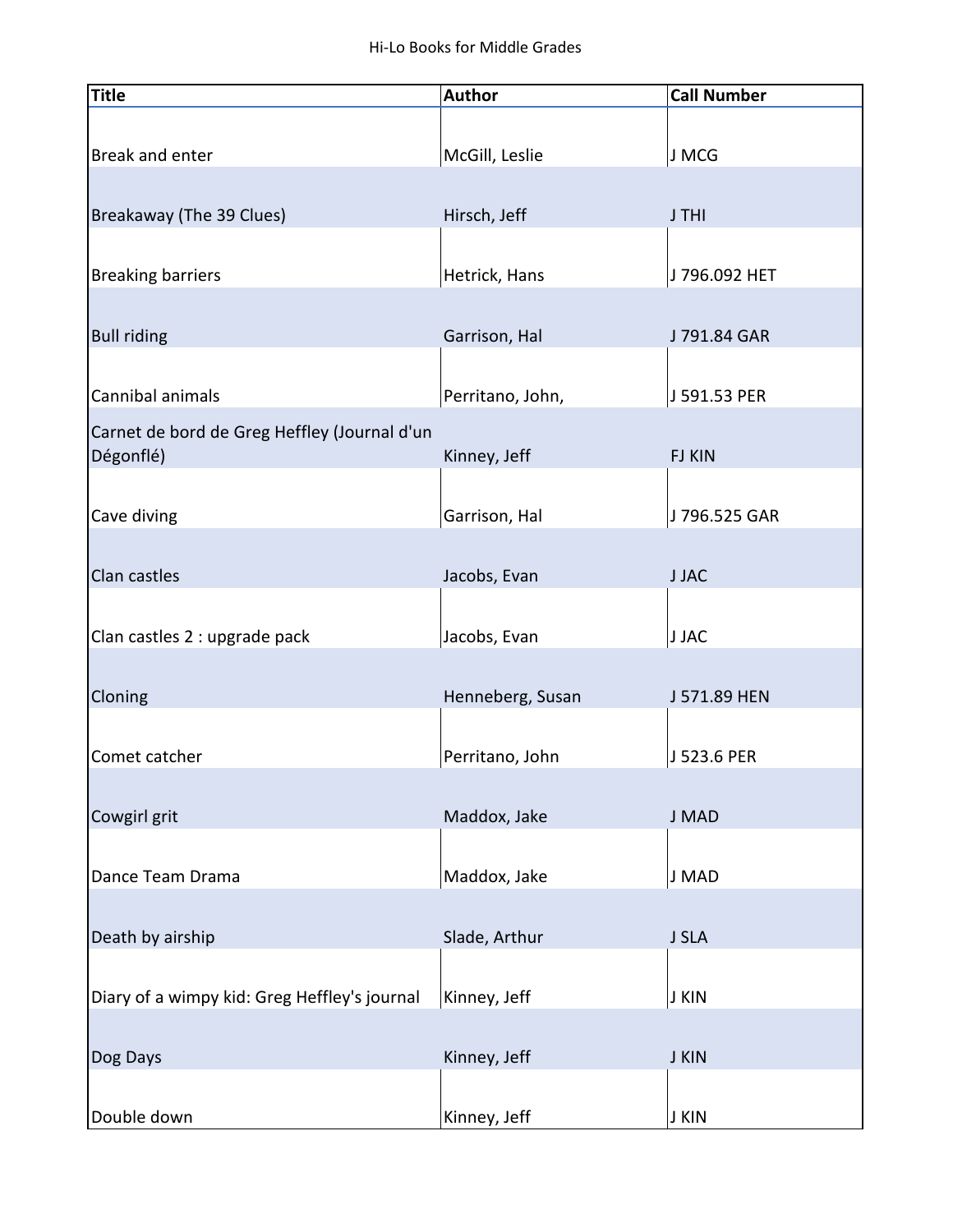| <b>Title</b>                                  | <b>Author</b>          | <b>Call Number</b> |
|-----------------------------------------------|------------------------|--------------------|
|                                               |                        |                    |
| <b>Drones</b>                                 | Henneberg, Susan       | J 623.746 HEN      |
|                                               |                        |                    |
| Embrace the chicken                           | Narsimhan, Mahtab      | J NAR              |
|                                               |                        |                    |
| Emoji of Doom                                 | Jacobs, Evan           | <b>JJAC</b>        |
|                                               |                        |                    |
| <b>Ethical hacker</b>                         | Loh-Hagan, Virginia    | J 005.8 LOH        |
|                                               |                        |                    |
| <b>Extreme Parkour</b>                        | Loh-Hagan, Virginia    | J796.425           |
| Far out fairy tales. Goldilocks and the three |                        |                    |
| vampires : a graphic novel                    | Sutton, Laurie         | <b>J SUT GRN</b>   |
| Far out fairy tales. Sleeping Beauty, magic   |                        |                    |
| master : a graphic novel                      | Peters, Stephanie True | J PET GRN          |
|                                               |                        |                    |
| <b>Fault lines</b>                            | Perritano, John,       | J 551.22 PER       |
|                                               |                        |                    |
| Fausse note à Venise (Les 39 Clés)            | Korman, Gordon         | <b>FJ KOR</b>      |
|                                               |                        |                    |
| Fight school                                  | Gottesfeld, Jeff       | J GOT              |
| <b>Fish Boy</b>                               | Higgins, M. G.         | <b>JHIG</b>        |
|                                               |                        |                    |
| Flashpoint (The 39 Clues)                     | Korman, Gordon         | J THI              |
|                                               |                        |                    |
| Flyer                                         | Higgins, M.G.          | J HIG              |
|                                               |                        |                    |
| Ghost mountain                                | Schraff, Anne E.       | J SCH              |
| <b>Ghosthunters and the Totally Moldy</b>     |                        |                    |
| <b>Baroness!</b>                              | Funke, Cornelia        | <b>J FUN</b>       |
|                                               |                        |                    |
| Gnarly sports injuries                        | Perritano, John        | J 617.102 PER      |
|                                               |                        |                    |
| <b>Grand Slam</b>                             | Jacobs, Evan           | <b>JJAC</b>        |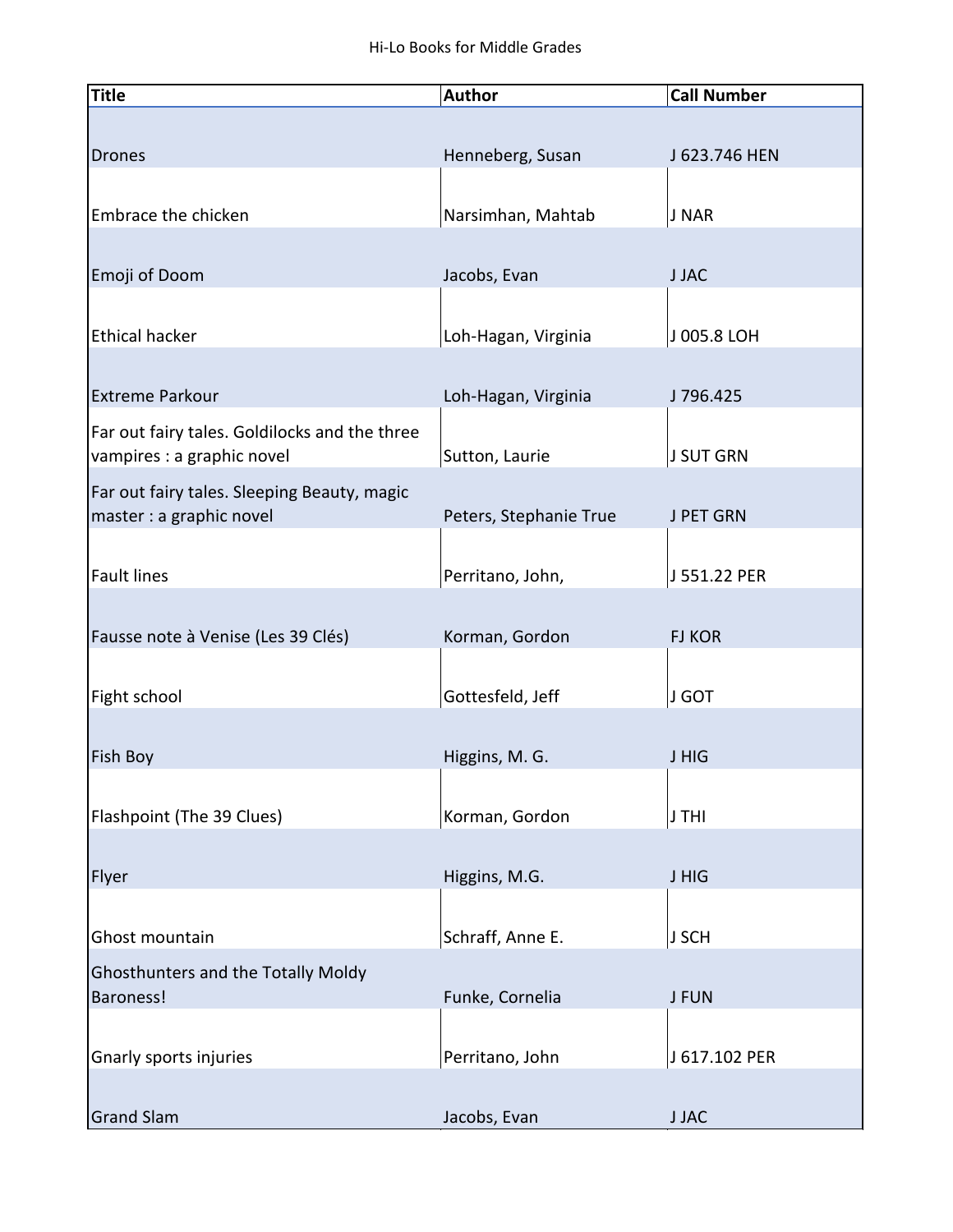| <b>Title</b>                                | <b>Author</b>    | <b>Call Number</b> |
|---------------------------------------------|------------------|--------------------|
|                                             |                  |                    |
| Great spies of the world                    | Perritano, John  | J 327.12 PER       |
|                                             |                  |                    |
| Gross facts about pirates                   | Vonne, Mira      | J 910.45 VON       |
|                                             |                  |                    |
| Gross facts about the American colonies     | Vonne, Mira      | J 973.2 VON        |
|                                             |                  |                    |
| Gross facts about the Middle Ages           | Vonne, Mira      | J 909.07 VON       |
|                                             |                  |                    |
| Gross facts about the Roman Empire          | Vonne, Mira      | J 937.06 VON       |
|                                             |                  |                    |
| Gross facts about the U.S. Civil War        | Vonne, Mira      | J 973.7 VON        |
|                                             |                  |                    |
| <b>Gross facts about Vikings</b>            | Vonne, Mira      | J 948.022 VON      |
|                                             |                  |                    |
| Hacked                                      | Higgins, M. G.,  | J 364.168 HIG      |
|                                             |                  |                    |
| Halloween                                   | Jacobs, Evan,    | <b>J JAC</b>       |
|                                             |                  |                    |
| Hansel & Gretel & zombies : a graphic novel | Harper, Benjamin | <b>J HAR GRN</b>   |
|                                             |                  |                    |
| <b>Hard Luck</b>                            | Kinney, Jeff     | J KIN              |
|                                             |                  |                    |
| Heavyweight Takedown                        | Maddox, Jake     | J MAD              |
|                                             |                  |                    |
| Heck: Where the Bad Kids Go                 | Basye, Dale E.   | J BAS              |
|                                             |                  |                    |
| Heroes under pressure                       | Hetrick, Hans    | J 796.019 HET      |
|                                             |                  |                    |
| Heroic comebacks                            | Tougas, Joe      | J 796.092 TOU      |
|                                             |                  |                    |
| Home planet                                 | Hayes, Vicki C.  | <b>J HAY</b>       |
|                                             |                  |                    |
| How to Seize a Dragon's Jewel               | Cowell, Cressida | J COW              |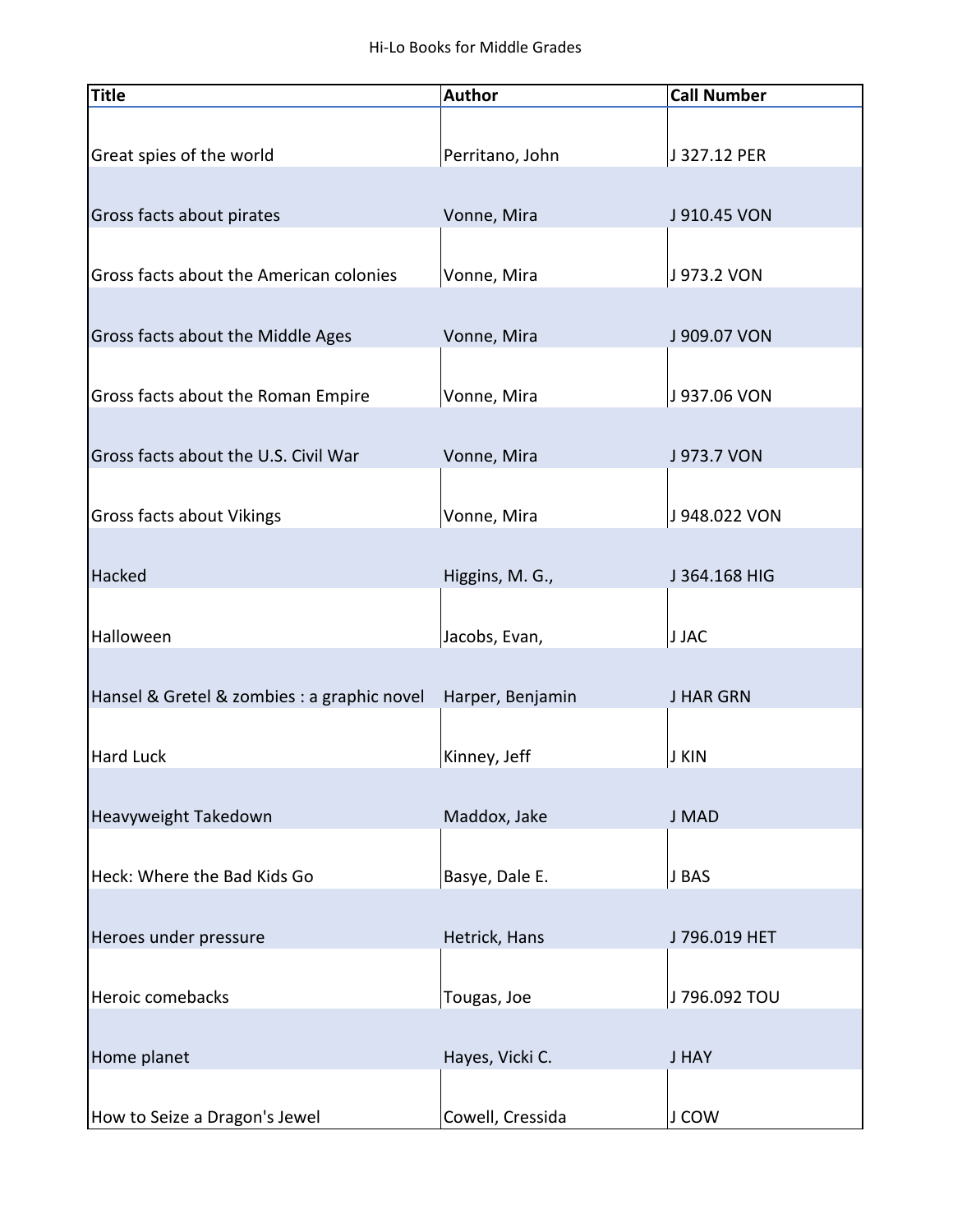| <b>Title</b>                                                  | <b>Author</b>             | <b>Call Number</b> |
|---------------------------------------------------------------|---------------------------|--------------------|
|                                                               |                           |                    |
| How to Speak Dragonese                                        | Cowell, Cressida          | J COW              |
|                                                               |                           |                    |
| How to Steal a Dragon's Sword                                 | Cowell, Cressida          | J COW              |
|                                                               |                           |                    |
| Ice climbing                                                  | Garrison, Hal             | J 796.9 GAR        |
|                                                               |                           |                    |
| Ice rink rookie                                               | Maddox, Jake              | J MAD              |
|                                                               |                           |                    |
| lggy                                                          | Higgins, M. G.            | J HIG              |
|                                                               |                           |                    |
| In Too Deep (The 39 Clues)                                    | Watson, Jude              | J THI              |
|                                                               |                           |                    |
| Into the Gauntlet (The 39 Clues)                              | Haddix, Margaret Peterson | J THI              |
| Jak and the magic nano-beans : a graphic                      |                           |                    |
| novel                                                         | Bowen, Carl               | <b>J BOW GRN</b>   |
| Jules Verne's Around the World in 80 Days:<br>A Graphic Novel | Everheart, Chris          | J EVE              |
|                                                               |                           |                    |
| <b>Kart Crash</b>                                             | Maddox, Jake              | J MAD              |
|                                                               |                           |                    |
| Killer flood                                                  | Gottesfeld, Jeff          | <b>J GOT</b>       |
|                                                               |                           |                    |
| Le Voleur de Sabres (Les 39 Clés)                             | Lerangis, Peter           | <b>FJ LER</b>      |
| L'Invention de Hugo Cabret: roman en mots                     |                           |                    |
| et en images                                                  | Selznick, Brian           | <b>FJ SEL</b>      |
|                                                               |                           |                    |
| <b>Little Miss Miss</b>                                       | Gottesfeld, Jeff          | J GOT              |
|                                                               |                           |                    |
| Little Rock Nine                                              | Perritano, John           | J 379.263 PER      |
|                                                               |                           |                    |
| Longboard let down                                            | Maddox, Jake              | J MAD              |
|                                                               |                           |                    |
| Longboard skateboarding                                       | Castellano, Peter         | J 796.22 CAS       |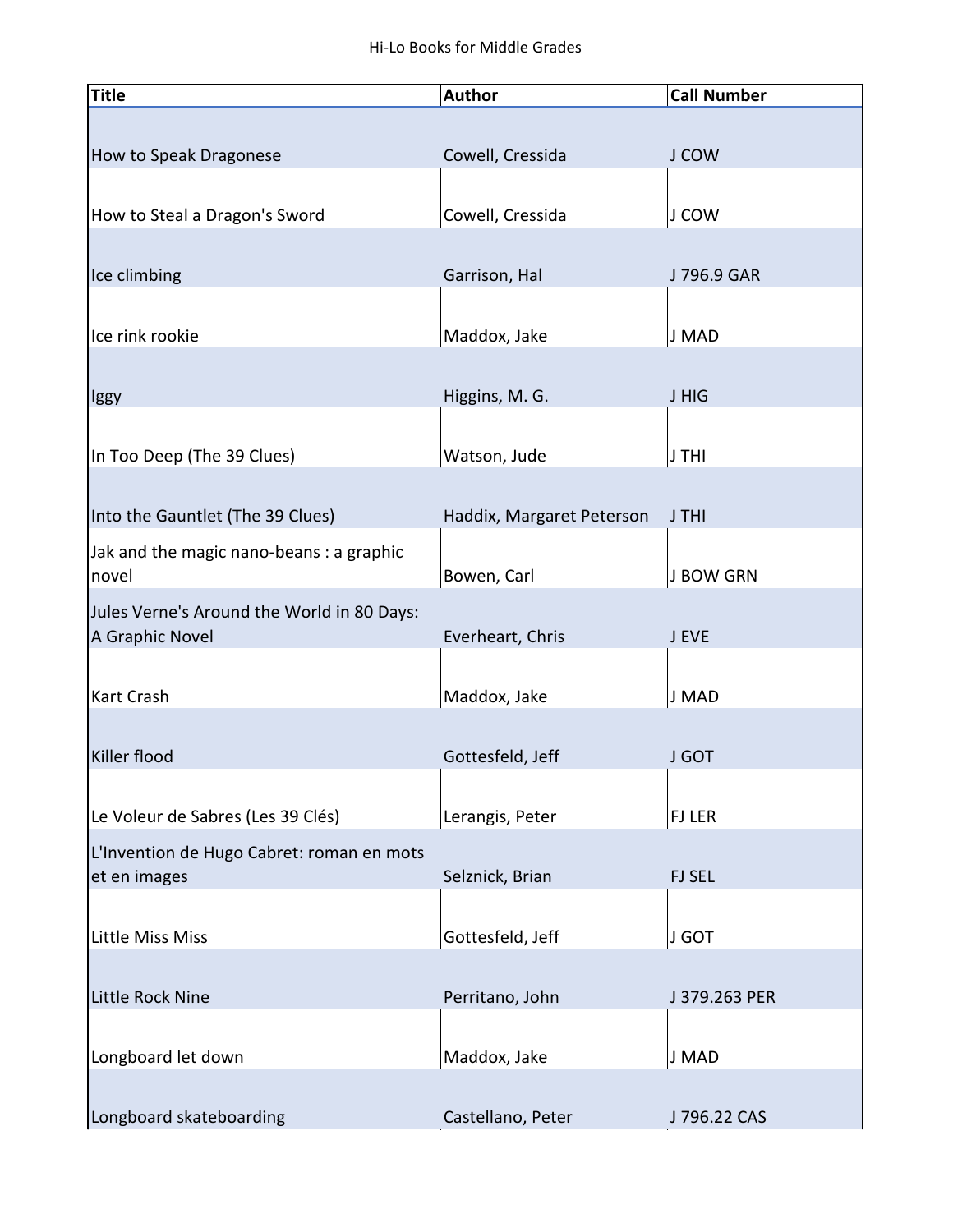| <b>Title</b>                                                       | <b>Author</b>       | <b>Call Number</b> |
|--------------------------------------------------------------------|---------------------|--------------------|
|                                                                    |                     |                    |
| Lost and Found                                                     | Clements, Alexander | J CLE              |
|                                                                    |                     |                    |
| <b>Maxx Comedy</b>                                                 | Korman, Gordon      | <b>J KOR</b>       |
|                                                                    |                     |                    |
| Medal of Honor                                                     | Perritano, John     | J 355.134 PER      |
|                                                                    |                     |                    |
| Middle School is Worse than Meatloaf: A<br>Year Told Through Stuff | Holm, Jennifer L.   | <b>JHOL</b>        |
|                                                                    |                     |                    |
|                                                                    |                     |                    |
| Military dogs                                                      | Schlesinger, Emily  | J 355.424 SCH      |
|                                                                    |                     |                    |
| <b>Missing money</b>                                               | Jacobs, Evan        | <b>JJAC</b>        |
|                                                                    |                     |                    |
| <b>MMA</b>                                                         | Castellano, Peter   | J 796.815 CAS      |
|                                                                    |                     |                    |
| Monsters of the deep                                               | Perritano, John     | J 001.944 PER      |
|                                                                    |                     |                    |
| Monsters on land                                                   | Perritano, John     | J 001.944 PER      |
|                                                                    |                     |                    |
| Mystère au Kremlin (Les 39 Clés)                                   | Carman, Patrick     | <b>FJ CAR</b>      |
|                                                                    |                     |                    |
| Ninja-rella : a graphic novel                                      | Comeau, Joey        | J COM GRN          |
| Norse myths: a Viking graphic novel. The                           |                     |                    |
| death of Baldur                                                    | Simonson, Louise    | <b>J SIM GRN</b>   |
| Norse myths : a Viking graphic novel. Thor                         |                     |                    |
| and Loki                                                           | Bowen, Carl         | <b>J BOW GRN</b>   |
| Norse myths : a Viking graphic novel. Thor                         |                     |                    |
| vs. the giants                                                     | Bowen, Carl         | <b>J BOW GRN</b>   |
|                                                                    |                     |                    |
| Norse myths : a Viking graphic novel.<br>Twilight of the gods      | Dahl, Michael       | J DAH GRN          |
|                                                                    |                     |                    |
|                                                                    |                     |                    |
| Nowhere to Run (The 39 Clues)                                      | Watson, Jude        | J THI              |
|                                                                    |                     |                    |
| Old School                                                         | Kinney, Jeff        | J KIN              |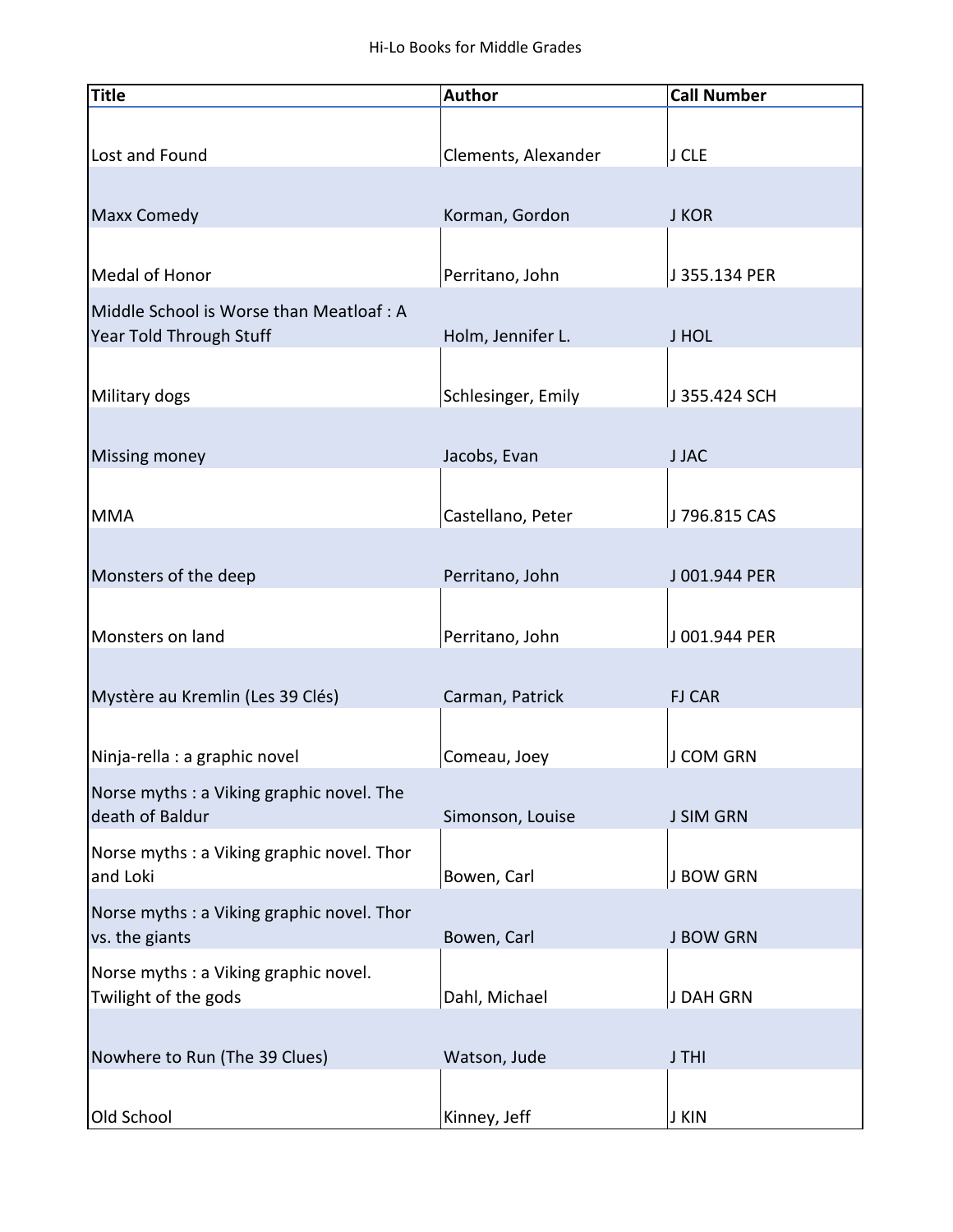| <b>Title</b>                                | <b>Author</b>   | <b>Call Number</b> |
|---------------------------------------------|-----------------|--------------------|
|                                             |                 |                    |
| On the run                                  | Herman, Gail    | <b>JHER</b>        |
|                                             |                 |                    |
| One amazing summer                          | Schraff, Anne E | J SCH              |
|                                             |                 |                    |
| One False Note (The 39 Clues)               | Korman, Gordon  | J THI              |
|                                             |                 |                    |
| Operation Trinity (The 39 Clues)            | Riley, Clifford | J THI              |
|                                             |                 |                    |
| Out of gas                                  | Hayes, Vicki C. | <b>J HAY</b>       |
|                                             |                 |                    |
| Paintball                                   | Jackson, Demi   | J 796.2 JAC        |
|                                             |                 |                    |
| <b>Paintball Boss</b>                       | Maddox, Jake    | J MAD              |
|                                             |                 |                    |
| Parkour                                     | Jackson, Demi   | J 613.717 JAC      |
|                                             |                 |                    |
| Pharrell.                                   |                 | J 782.421 PHA      |
|                                             |                 |                    |
| Qwik cutter                                 | Jacobs, Evan    | <b>J JAC</b>       |
|                                             |                 |                    |
| Rapacia: The Second Circle of Heck          | Basye, Dale E.  | J BAS              |
|                                             |                 |                    |
| Rebel                                       | Higgins, M. G.  | J HIG              |
|                                             |                 |                    |
| Rodrick fait sa loi (Journal d'un Dégonflé) | Kinney, Jeff    | <b>FJ KIN</b>      |
|                                             |                 |                    |
| <b>Rodrick Rules</b>                        | Kinney, Jeff    | <b>J KIN</b>       |
|                                             |                 |                    |
| Roller derby                                | Jackson, Demi   | J 796.21 JAC       |
|                                             |                 |                    |
| <b>Room 555</b>                             | Watson, Cristy  | J WAT              |
|                                             |                 |                    |
| Rowley Jefferson's awesome spooky stories   | Kinney, Jeff    | <b>J KIN</b>       |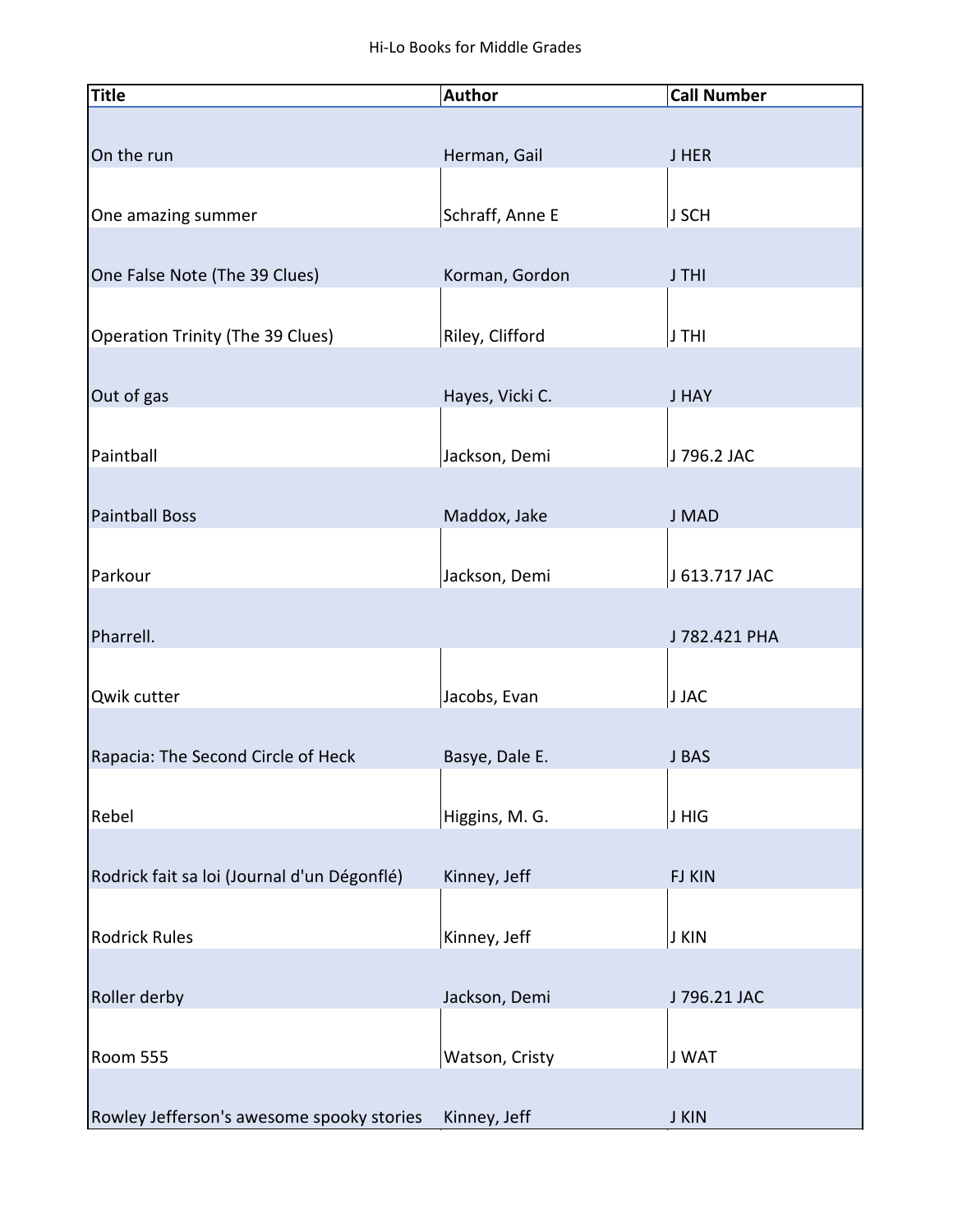| <b>Title</b>                         | <b>Author</b>             | <b>Call Number</b> |
|--------------------------------------|---------------------------|--------------------|
|                                      |                           |                    |
| Scratch n' snitch                    | Jacobs, Evan,             | J JAC              |
|                                      |                           |                    |
| Sean Combs.                          |                           | J 782.421 SEA      |
|                                      |                           |                    |
| Shady neighbors                      | Jacobs, Evan,             | J JAC              |
|                                      |                           |                    |
| Shatterproof (The 39 Clues)          | Smith, Roland             | J THI              |
|                                      |                           |                    |
| <b>Skateboard Save</b>               | Maddox, Jake              | J MAD              |
|                                      |                           |                    |
| <b>Skeleton Man</b>                  | Bruchac, Joseph           | <b>J BRU</b>       |
|                                      |                           |                    |
| Snowboard Hero                       | Maddox, Jake              | J MAD              |
|                                      |                           |                    |
| Snowkiting                           | Garrison, Hal             | J 797.3 GAR        |
|                                      |                           |                    |
| Space trip                           | Hayes, Vicki C.           | <b>J HAY</b>       |
|                                      |                           |                    |
| <b>Standing by Emma</b>              | Gottesfeld, Jeff          | J GOT              |
|                                      |                           |                    |
| Starstruck                           | Gottesfeld, Jeff          | <b>J GOT</b>       |
|                                      |                           |                    |
| <b>Stones</b>                        | Hayes, Vicki C            | <b>J HAY</b>       |
|                                      |                           |                    |
| Storm Warning (The 39 Clues)         | Park, Linda Sue           | J THI              |
|                                      |                           |                    |
| Summer Camp                          | <b>Brianna Cerkiewicz</b> | J CER              |
|                                      |                           |                    |
| Take your pick of disgusting foods   | Lake, G. G.               | J 641.3 LAK        |
|                                      |                           |                    |
| Take your pick of haunted places     | Lake, G.G.                | J 133.109 LAK      |
|                                      |                           |                    |
| Take your pick of monster encounters | Lake, G.G.                | J 001.944 LAK      |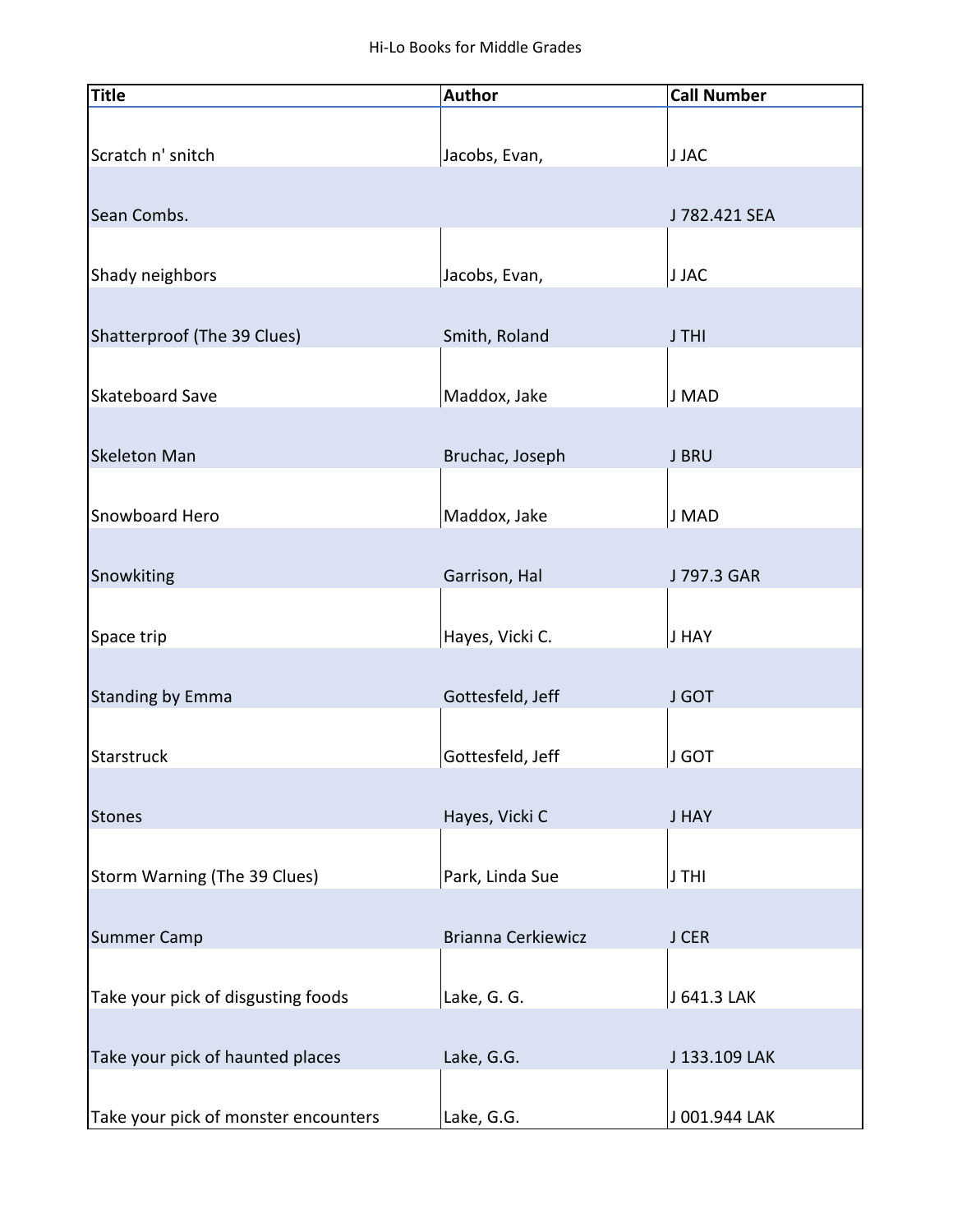| <b>Title</b>                                                                  | <b>Author</b>          | <b>Call Number</b> |
|-------------------------------------------------------------------------------|------------------------|--------------------|
|                                                                               |                        |                    |
| Takedown                                                                      | Maddox, Jake           | J MAD              |
| The Battle of Bunker Hill: an interactive<br>history adventureBurgan, Michael | Burgan, Michael        | J 973.331 BUR      |
|                                                                               |                        |                    |
| The bet                                                                       | Jacobs, Evan           | <b>JJAC</b>        |
|                                                                               |                        |                    |
| The biggest engineering failures                                              | Miller, Connie Colwell | J 363.1 MIL        |
|                                                                               |                        |                    |
| The biggest military battles                                                  | Miller, Connie Colwell | J 355.4 MIL        |
|                                                                               |                        |                    |
| The biggest plane crashes                                                     | Miller, Connie Colwell | J 363.124 MIL      |
|                                                                               |                        |                    |
| The biggest shipwrecks                                                        | Miller, Connie Colwell | J 910.4 MIL        |
| The Black Book of Buried Secrets (The 39                                      |                        |                    |
| Clues)                                                                        | Kass, Mallory          | J THI              |
| The Black Circle (The 39 Clues)                                               | Carman, Patrick        | J THI              |
|                                                                               |                        |                    |
| The Boston Massacre : an interactive history<br>adventure                     | Raum, Elizabeth        | J973.311 RAU       |
|                                                                               |                        |                    |
| The brothers                                                                  | Schraff, Anne E.       | <b>J SCH</b>       |
| The California Gold Rush : an interactive                                     |                        |                    |
| history adventure                                                             | Raum, Elizabeth        | J 979.404 RAU      |
| The complete book of dragons: (a guide to                                     |                        |                    |
| dragon species)                                                               | Cowell, Cressida       | J COW              |
|                                                                               |                        |                    |
| The Dead of Night (The 39 Clues)                                              | Lerangis, Peter        | J THI              |
|                                                                               |                        |                    |
| The forever boy                                                               | Schraff, Anne E.       | <b>J SCH</b>       |
|                                                                               |                        |                    |
| The garden troll                                                              | Hayes, Vicki C.        | <b>J HAY</b>       |
|                                                                               |                        |                    |
| The Getaway                                                                   | Kinney, Jeff           | J KIN              |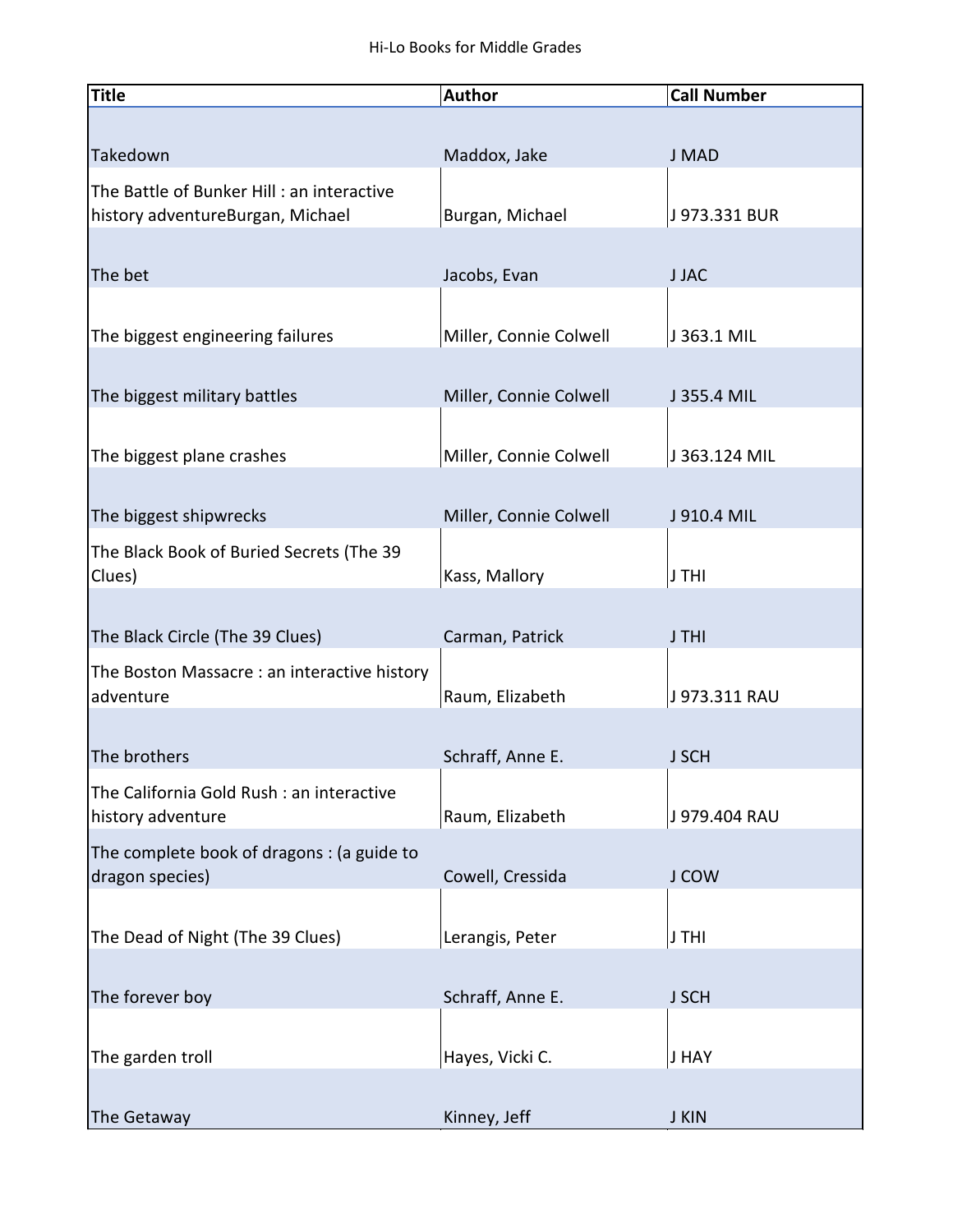| <b>Title</b>                                               | <b>Author</b>         | <b>Call Number</b> |
|------------------------------------------------------------|-----------------------|--------------------|
| The golden age of pirates : an interactive                 |                       |                    |
| history adventure                                          | Temple, Bob           | J 910.45 TEM       |
|                                                            |                       |                    |
| The hero of Crow's Crossing                                | Schraff, Anne E.      | <b>J SCH</b>       |
| The Invention of Hugo Cabret: A Novel in                   |                       |                    |
| <b>Words and Pictures</b>                                  | Selznick, Brian       | J SEL              |
|                                                            |                       |                    |
| The Long Haul                                              | Kinney, Jeff          | <b>J KIN</b>       |
|                                                            |                       |                    |
| The love mints                                             | Gottesfeld, Jeff      | J GOT              |
| The magic stone                                            | Schraff, Anne E       | <b>J SCH</b>       |
|                                                            |                       |                    |
| The Maze of Bones (The 39 Clues)                           | Riordan, Rick         | J THI              |
|                                                            |                       |                    |
| The Medusa Plot (The 39 Clues)                             | Korman, Gordon        | J THI              |
| The science of baseball with Max Axiom,                    |                       |                    |
| super scientist                                            | Dreier, David Louis   | J 796.357 DRE      |
| The science of basketball with Max Axiom,                  |                       |                    |
| super scientist                                            | Bethea, Nikole Brooks | J 769.323 BET      |
| The science of football with Max Axiom,                    |                       |                    |
| super scientist                                            | Bethea, Nikole Brooks | J796.332 BET       |
| The science of hockey with Max Axiom,                      |                       |                    |
| super scientist                                            | Hoena, B.A.           | J 796.962 HOE      |
| The science of movies                                      | Perritano, John       | J 791.43 PER       |
|                                                            |                       |                    |
| The Titanic : an interactive history adventure Temple, Bob |                       | J 910.916 TEM      |
|                                                            |                       |                    |
| The Underdogs                                              | Jacobs, Evan          | <b>J JAC</b>       |
| The Underground Railroad : an interactive                  |                       |                    |
| history adventure                                          | Lassieur, Allison     | J 973.711 LAS      |
|                                                            |                       |                    |
| The Viper's Nest (The 39 Clues)                            | Lerangis, Peter       | J THI              |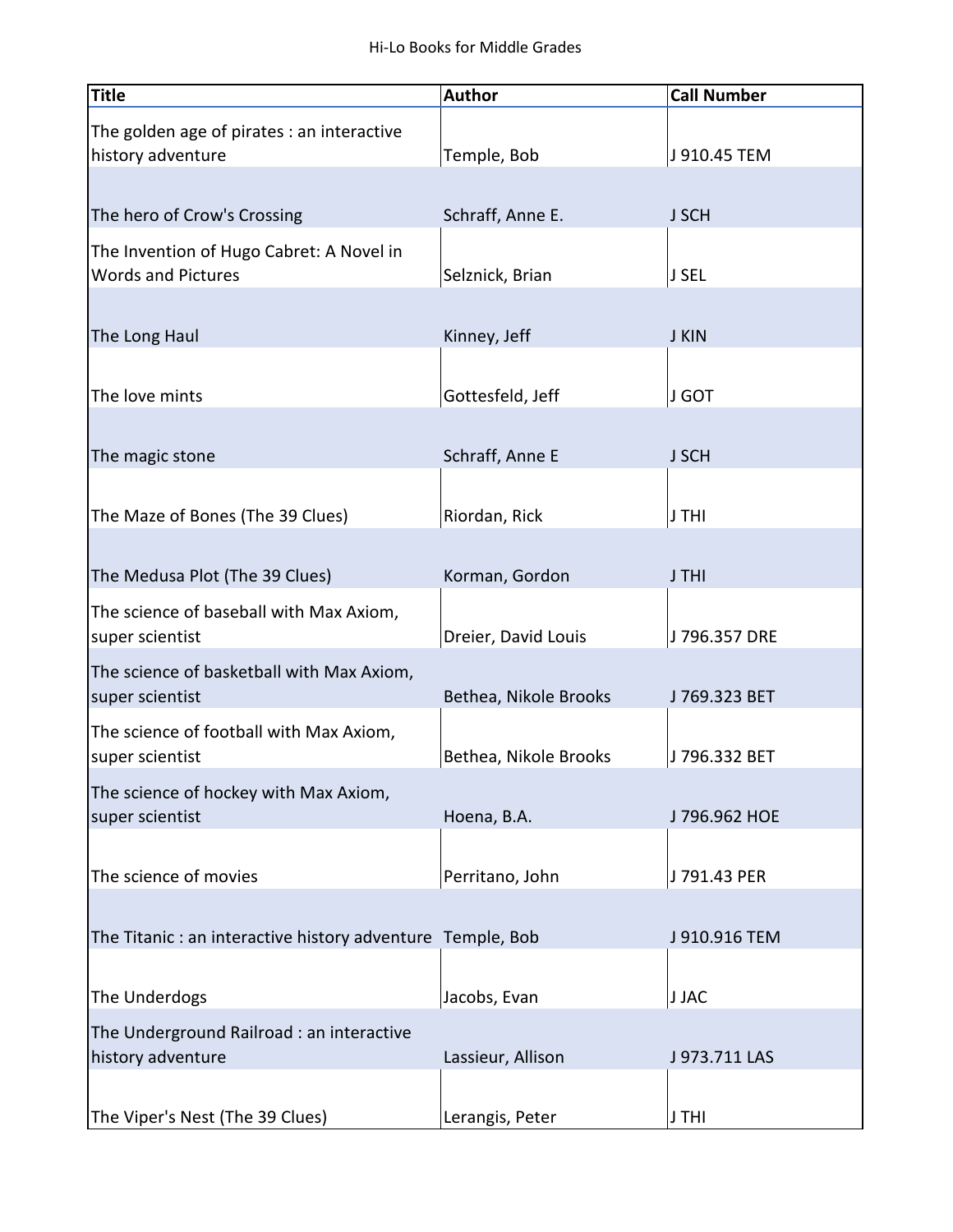| <b>Title</b>                                                               | <b>Author</b>         | <b>Call Number</b> |
|----------------------------------------------------------------------------|-----------------------|--------------------|
|                                                                            |                       |                    |
| Tick tock terror                                                           | Jackson, Melanie      | <b>JJAC</b>        |
| To Dance: A Ballerina's Graphic Novel (To<br>Dance: A Memoir in catalogue) | Siegel, Siena Cherson | J 792.809 SIE      |
| Too many dogs                                                              | Gottesfeld, Jeff      | J GOT              |
| Totally amazing facts about military sea and<br>air vehicles               | Meister, Cari         | J 623.746 MEI      |
| Totally amazing facts about outrageous<br>inventions                       | Meister, Cari         | J 600 MEI          |
| Totally Wacky Facts About (the) Ancient<br>History                         | Meister, Cari         | J 930 MEI          |
|                                                                            |                       |                    |
| Totally wacky facts about exploring space                                  | Berne, Emma Carlson   | J 629.13 BER       |
| Totally wacky facts about land animals                                     | Meister, Cari         | J 590 MEI          |
|                                                                            |                       |                    |
| <b>Totally Wacky Facts About Modern History</b>                            | Meister, Cari         | J 909.08 MEI       |
| Totally wacky facts about planets and stars                                | Berne, Emma Carlson   | J 523 BER          |
| Totally wacky facts about sea animals                                      | Meister, Cari         | J 591.77 MEI       |
| Totally wacky facts about the human body                                   | Meister, Cari         | J 612 MEI          |
|                                                                            |                       |                    |
| Totally wacky facts about the human mind                                   | Meister, Cari         | J 612.82 MEI       |
| Trop C'est Trop (Journal d'un Dégonflé)                                    | Kinney, Jeff          | <b>FJ KIN</b>      |
| Trust No One (The 39 Clues)                                                | Park, Linda Sue       | J THI              |
|                                                                            |                       |                    |
| Tuskegee Airmen                                                            | Perritano, John       | J 940.544 PER      |
| Ultime Défi en Grande-Bretagne (Les 39 Clés) Haddix, Margaret Peterson     |                       | <b>FJ HAD</b>      |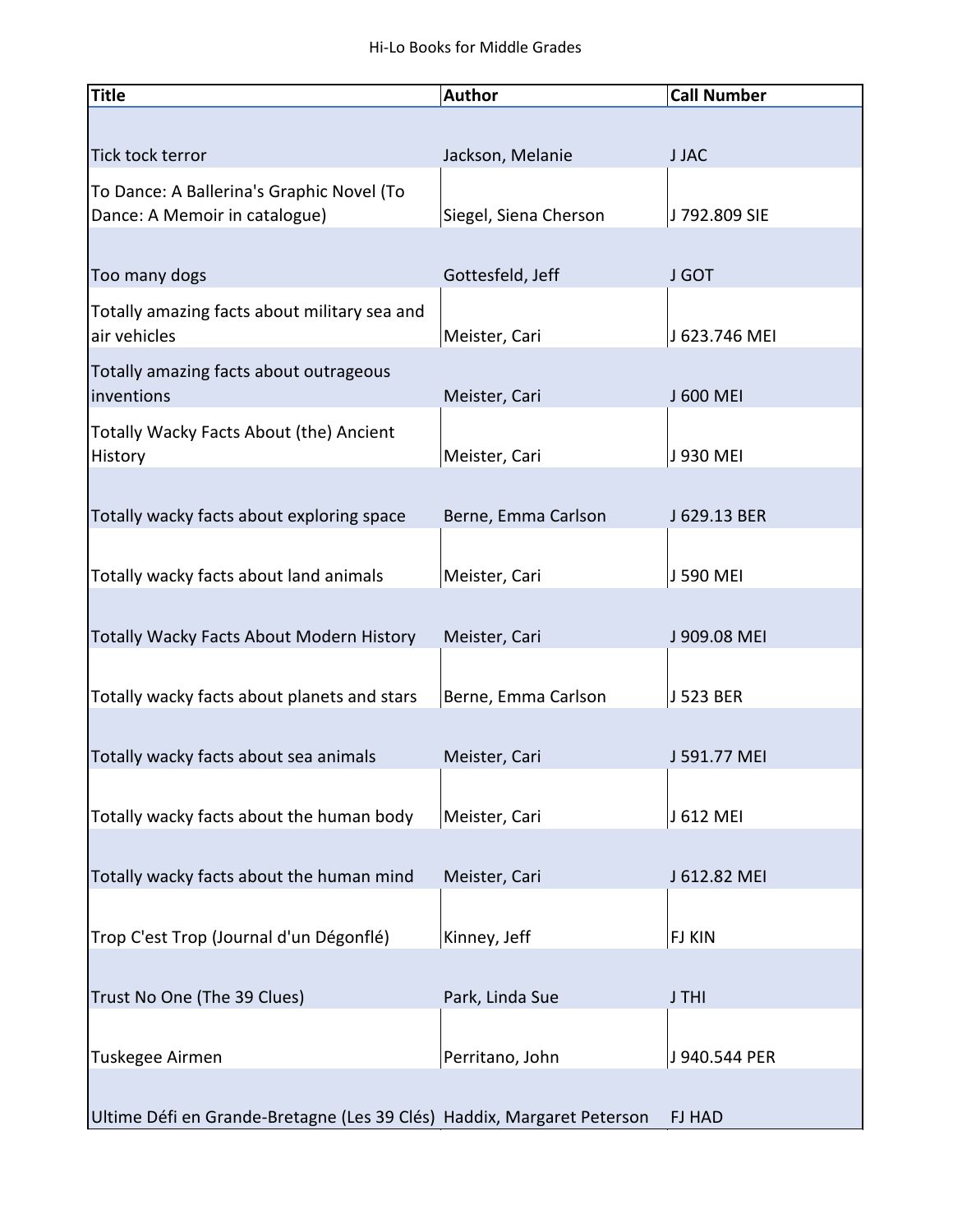| <b>Title</b>                       | <b>Author</b>           | <b>Call Number</b> |
|------------------------------------|-------------------------|--------------------|
|                                    |                         |                    |
| <b>Under the Stairs</b>            | Gottesfeld, Jeff        | J GOT              |
|                                    |                         |                    |
| Virtual reality                    | Perritano, John         | J 006.8 PER        |
|                                    |                         |                    |
| What are igneous rocks?            | Rajczak Nelson, Kristen | J 552.1 RAJ        |
|                                    |                         |                    |
| What are metamorphic rocks?        | Rajczak Nelson, Kristen | J 552.4 RAJ        |
|                                    |                         |                    |
| What are minerals?                 | Rajczak Nelson, Kristen | J 549 RAJ          |
|                                    |                         |                    |
| What are sedimentary rocks?        | Nagle, Frances          | J 552.5 NAG        |
|                                    |                         |                    |
| What is erosion?                   | Nagle, Frances          | J 551.302 NAG      |
|                                    |                         |                    |
| What is the rock cycle?            | Nagle, Frances          | <b>J 552 NAG</b>   |
|                                    |                         |                    |
| What was the Holocaust?            | Herman, Gail            | J 940.531 HER      |
|                                    |                         |                    |
| What was the Titanic?              | Sabol, Stephanie        | J 910.916 SAB      |
|                                    |                         |                    |
| What was the Underground Railroad? | McDonough, Yona Zeldis  | J 973.711 MCD      |
|                                    |                         |                    |
| Who is Bill Gates?                 | Demuth, Patricia        | J 338.761 DEM      |
|                                    |                         |                    |
| Who is Bob Dylan?                  | O'Connor, Jim           | J782.421 OCO       |
|                                    |                         |                    |
| Who was Albert Einstein?           | Brallier, Jess M.       | J 530.092 BRA      |
|                                    |                         |                    |
| Who was Andy Warhol?               | Anderson, Kirsten       | J 709.2 AND        |
|                                    |                         |                    |
| Who was Bob Marley?                | Ellison, Katie          | J 782.421 ELL      |
|                                    |                         |                    |
| Who was King Tut?                  | Edwards, Roberta        | J 932.01 EDW       |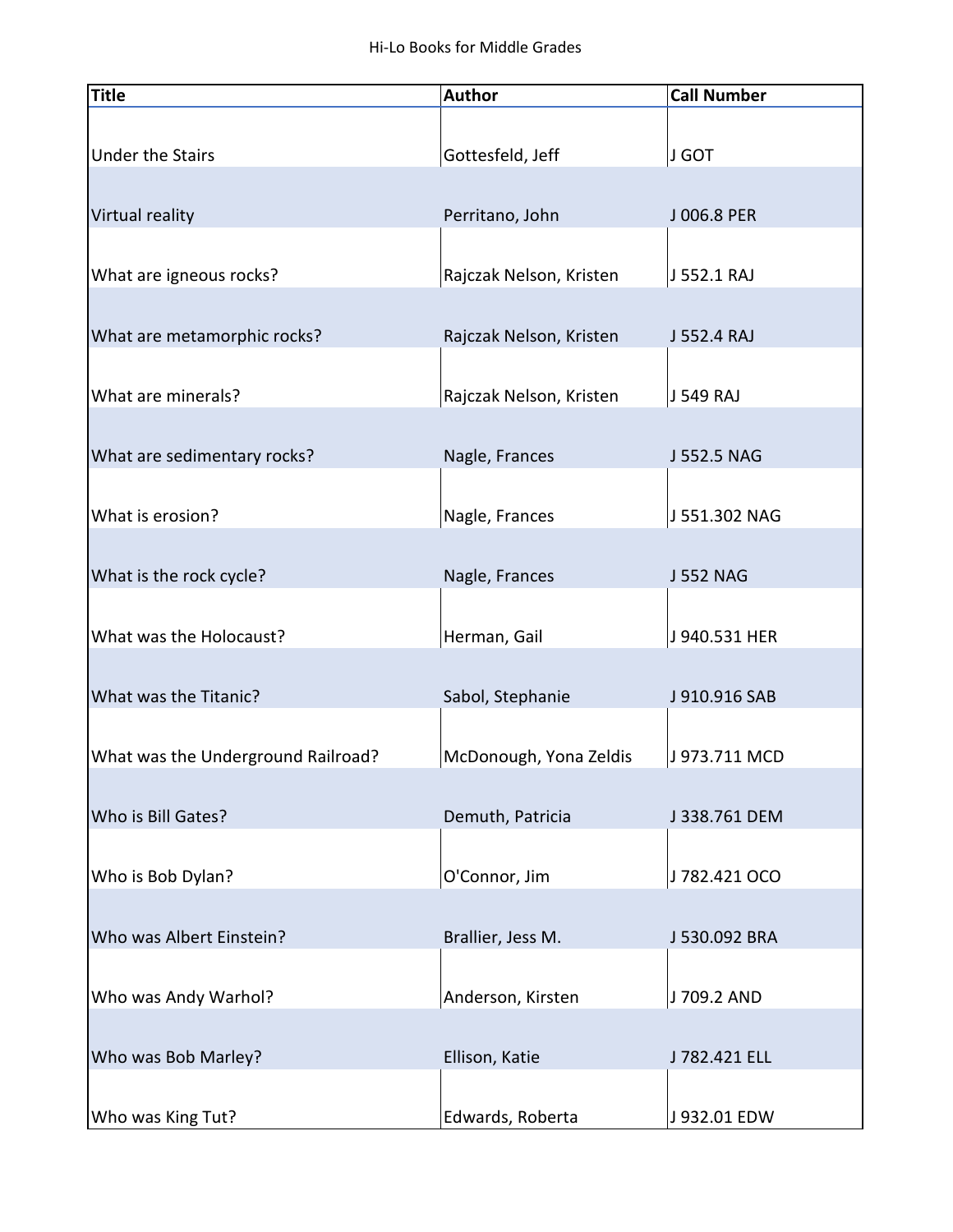| <b>Title</b>                                   | <b>Author</b>      | <b>Call Number</b> |
|------------------------------------------------|--------------------|--------------------|
|                                                |                    |                    |
| Who was Lewis Carroll?                         | Pollack, Pam       | J 828.809 POL      |
| Who was Maurice Sendak?                        | Pascal, Janet B.   | J 813.54 PAS       |
| Who was Sitting Bull?                          | Spinner, Stephanie | J 978.4 SPI        |
| Who was Walt Disney?                           | Stewart, Whitney   | J 791.43 STE       |
| Wild weather                                   | Perritano, John    | J 551.55 PER       |
| Witchcraft                                     | Pizer, Carol       | J 133.43 PIZ       |
| Wonderstruck: A Novel in Words and<br>Pictures | Selznick, Brian    | J SEL              |
| World's ugliest dog                            | Gottesfeld, Jeff   | J GOT              |
| Wormholes                                      | Perritano, John    | J 530.11 PER       |
| Would you dare be an MMA fighter?              | Kennedy, Robert C. | J 796.8 KEN        |
| Would you dare fly a fighter jet?              | Kennedy, Robert C. | J 623.746 KEN      |
| Would you dare go skydiving                    | Kennedy, Robert C. | J 797.56 KEN       |
| Would you dare run a marathon?                 | Sisk, Siobhan      | J 796.425 SIS      |
| Would you dare walk across Niagara Falls?      | Sisk, Siobhan      | J 796.46 SIS       |
| <b>Wrecking ball</b>                           | Kinney, Jeff       | J KIN              |
| Wrecking ball                                  | Kinney, Jeff       | J KIN              |
| <b>Wrecking ball</b>                           | Kinney, Jeff       | <b>J KIN</b>       |